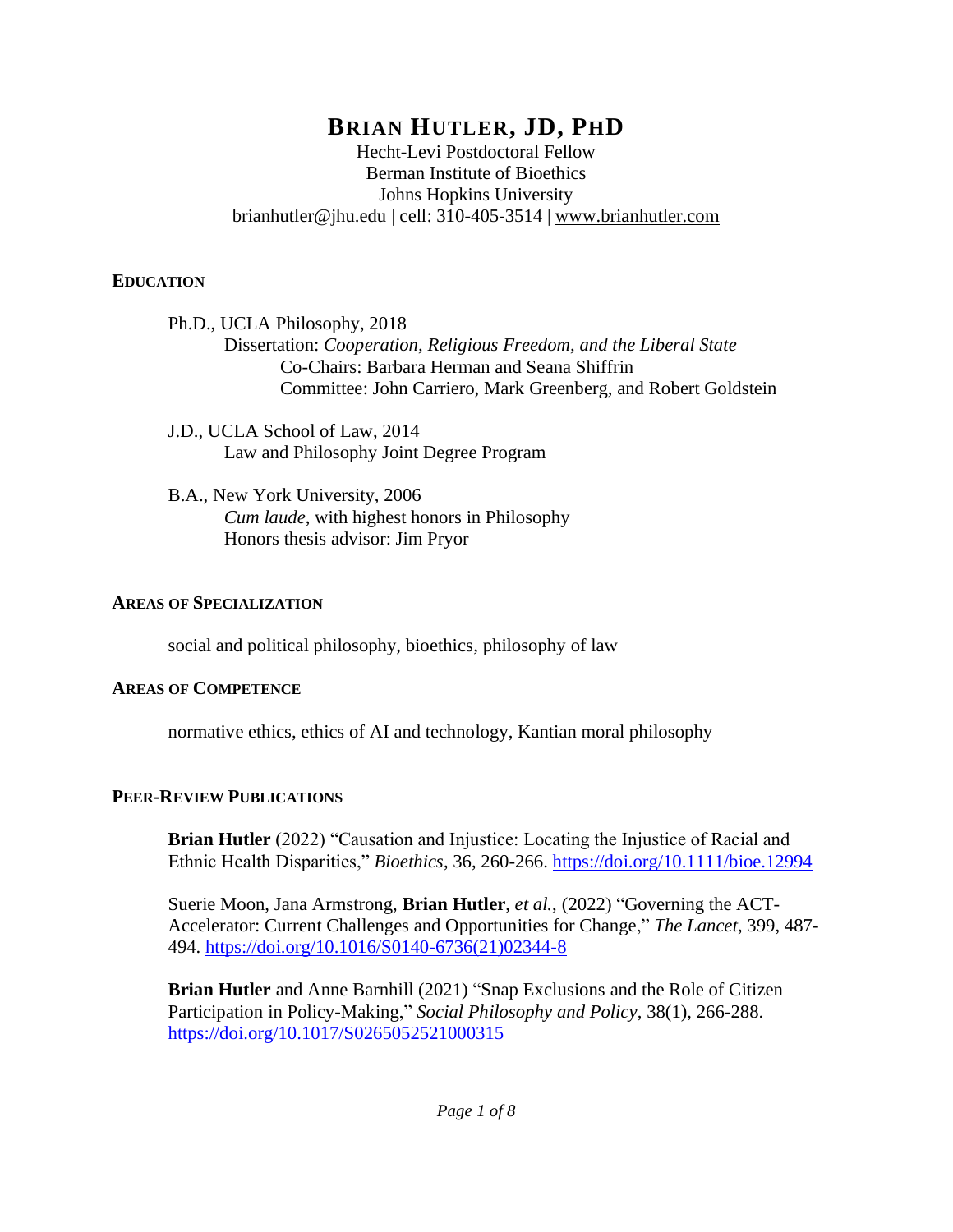Travis N. Rieder, **Brian Hutler**, and Debra J. H. Mathews (2020) "Artificial Intelligence in Service of Human Needs: Pragmatic First Steps Toward an Ethics for Semi-Autonomous Agents," *AJOB Neuroscience*, 11(2), 120-127. <https://doi.org/10.1080/21507740.2020.1740354>

**Brian Hutler** (2020) "Compromise and Religious Freedom," *Law and Philosophy*, 39(2), 177-202.<https://doi.org/10.1007/s10982-019-09365-3>

**Brian Hutler** (2019) "Against the Political Use of Religious Exemptions," *Philosophy & Public Affairs*, 47(3), 319-342.<https://doi.org/10.1111/papa.12150>

**Brian Hutler** (2018) "Religious Arbitration and the Establishment Clause," *Ohio State Journal on Dispute Resolution*, 33(3), 337-372. [https://kb.osu.edu/bitstream/handle/1811/92774/1/OSJDR\\_V33N3\\_337.pdf](https://kb.osu.edu/bitstream/handle/1811/92774/1/OSJDR_V33N3_337.pdf)

## **FORTHCOMING**

**Brian Hutler**, Alessandro Blasimme, Rachel Gur-Arie, *et al.*, "Assessing the Governance of Digital Contact Tracing in Response to COVID-19: Results of a Multi-National Study" (forthcoming in *Journal of Law, Medicine & Ethics*)

## **PUBLIC-ORIENTED PUBLICATIONS**

**Brian Hutler** (2022) "Two Conceptions of Anti-Establishment: When Should Courts Enforce Religious Arbitration Agreements?" *Canopy Forum*, March 15, 2022. [https://canopyforum.org/2022/03/15/two-conceptions-of-anti-establishment-when](https://canopyforum.org/2022/03/15/two-conceptions-of-anti-establishment-when-should-courts-enforce-religious-arbitration-agreements/)[should-courts-enforce-religious-arbitration-agreements/](https://canopyforum.org/2022/03/15/two-conceptions-of-anti-establishment-when-should-courts-enforce-religious-arbitration-agreements/)

**Brian Hutler** and Rachel Gur-Arie (2021) "Legal and Ethical Considerations for COVID-19 Vaccination Mandates for Healthcare Workers" *Mid-Atlantic Ethics Committee Newsletter*, published by the Law & Healthcare Program, University of Maryland Francis King Carey School of Law.

[https://digitalcommons.law.umaryland.edu/cgi/viewcontent.cgi?article=1080&context=m](https://digitalcommons.law.umaryland.edu/cgi/viewcontent.cgi?article=1080&context=maecnewsletter) [aecnewsletter](https://digitalcommons.law.umaryland.edu/cgi/viewcontent.cgi?article=1080&context=maecnewsletter)

Justin Bernstein, **Brian Hutler**, Travis Rieder, Ruth Faden, Hahrie Han, and Anne Barnhill (2020) "An Ethics Framework for The COVID-19 Reopening Process," *JHU Working Papers*, May 27, 2020. [https://bioethics.jhu.edu/wp](https://bioethics.jhu.edu/wp-content/uploads/2019/10/FINAL-SNF-Agora-Covid-19.pdf)[content/uploads/2019/10/FINAL-SNF-Agora-Covid-19.pdf](https://bioethics.jhu.edu/wp-content/uploads/2019/10/FINAL-SNF-Agora-Covid-19.pdf)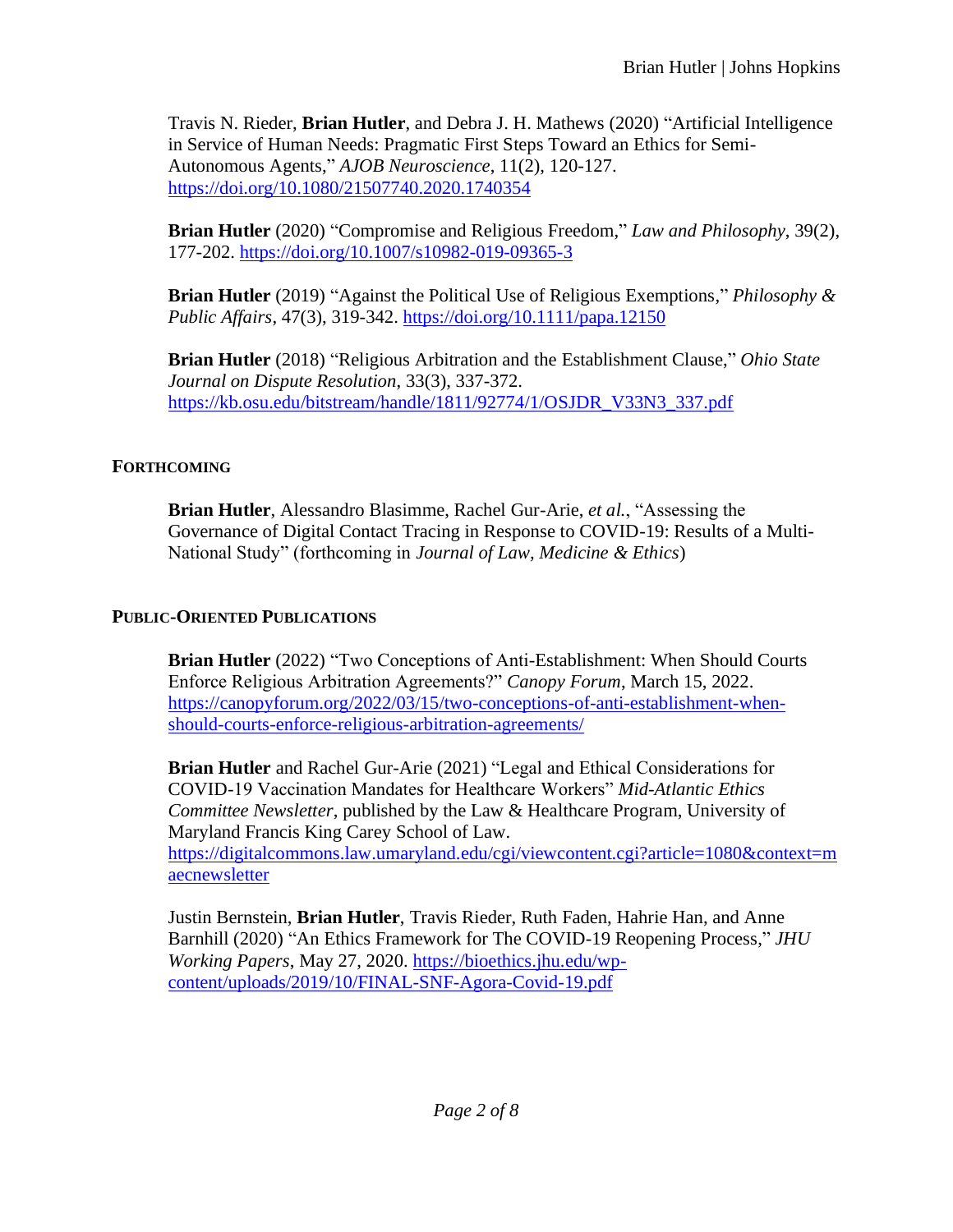Travis Rieder, Anne Barnhill, Justin Bernstein, and **Brian Hutler** (2020) "When to Reopen the Nation is an Ethics Question—Not Only a Scientific One," *Hastings Center Bioethics Forum*, April 28, 2020. [https://www.thehastingscenter.org/when-to-reopen-the](https://www.thehastingscenter.org/when-to-reopen-the-nation-is-an-ethics-question-not-only-a-scientific-one/)[nation-is-an-ethics-question-not-only-a-scientific-one/](https://www.thehastingscenter.org/when-to-reopen-the-nation-is-an-ethics-question-not-only-a-scientific-one/)

**Brian Hutler** (2020) "Snowflakes and Syllabi: Review of Ulrich Baer *What Snowflakes Get Right*," *Academe* 106(2). <https://www.aaup.org/article/snowflakes-and-syllabi>

### **BOOK**

Joseph Ali, Anne Barnhill, Anita Cicero, Katelyn Esmonde, Amelia Hood, **Brian Hutler**, Jeffrey Kahn, Alan Regenberg, Crystal Watson, and Matthew Watson (2020) *Digital Contact Tracing for Pandemic Response*, Jeffrey Kahn, ed., Johns Hopkins University Press.<https://muse.jhu.edu/book/75831>

## **GRANT-FUNDED RESEARCH**

Co-Investigator, "Enabling Ethical Analysis and Public Justification in State-Level Pandemic Responses in the United States" (2021-2023)

Principal Investigator: Anne Barnhill, JHU Berman Institute Greenwall Foundation Making a Difference (90094554); National Science Foundation, Science of Science: Discovery, Communication, and Impact (SoS:DCI) (2122574)

Co-Investigator, "Enabling Machines to Reason about Potential Harms to Humans" (2019-2022) Principal Investigator: Ariel Greenberg, JHU Applied Physics Lab Johns Hopkins University Discovery Award

Member of Legal Research Team, "BRIDGES: Bridging Infectious Disease, Genomics, and Society, Center Excellence in ELSI Research" (2020-2021) Co-Principal Investigators: Jeffrey Kahn and Gail Geller, JHU Berman Institute Center for Excellence in ELSI Research (CEER), National Human Genome Research Institute (NHGRI) (5RM1HG009038-03)

Working Group Member, World Health Organization, Access to COVID-19 Tools Accelerator (ACT-A), Ethics and Governance Working Group (2021)

Member of Research Team, World Health Organization-funded report on digital contact tracing, collaboration between the JHU Berman Institute and the ETH Zürich Health Ethics and Policy Lab (2020-2021)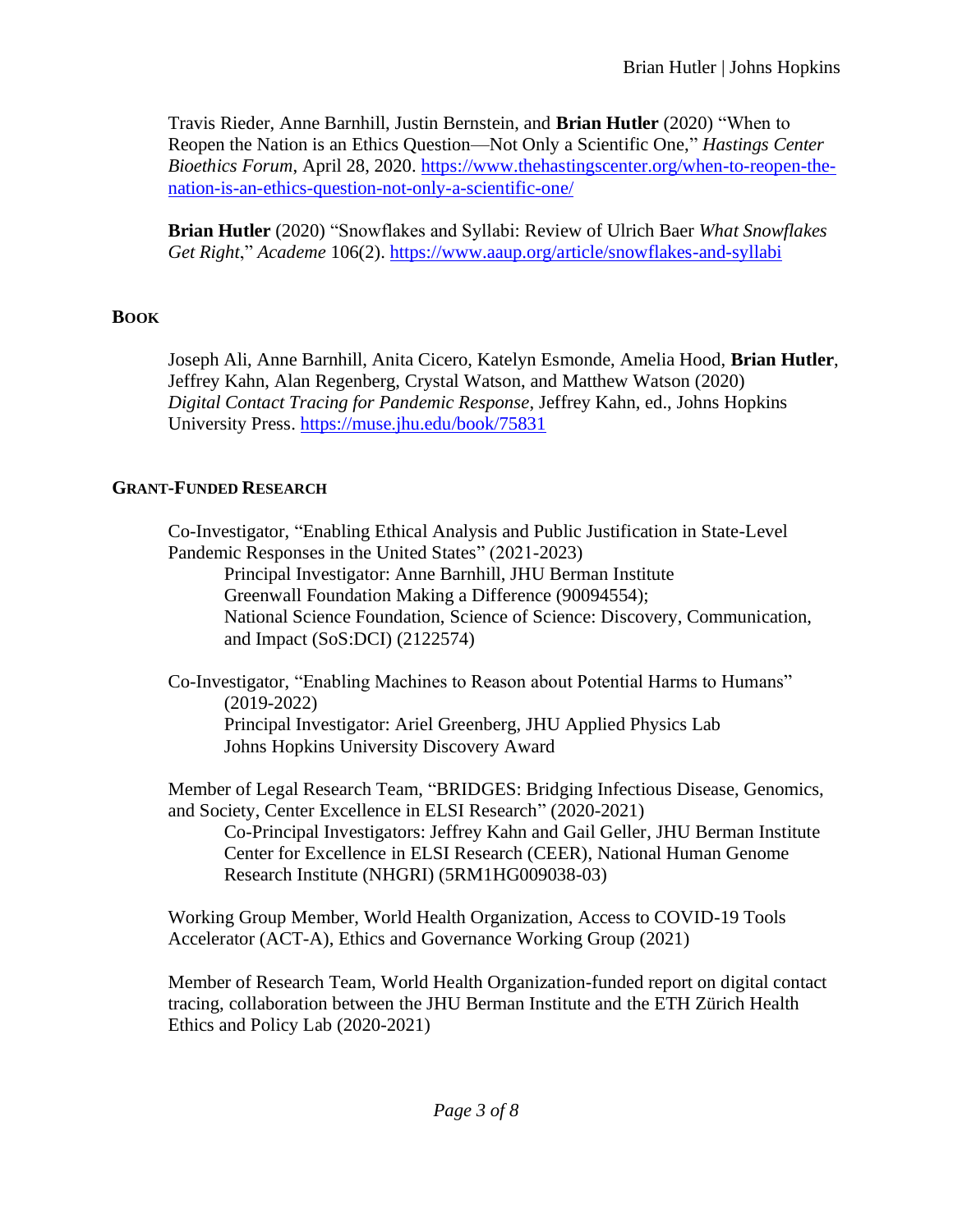#### **PEER-REVIEWED CONFERENCE PRESENTATIONS**

- "Implications of 'Blurred Boundaries' for Genetic Discrimination Law" The 5<sup>th</sup> ELSI Congress, Columbia University (June 1, 2022)
- "Rethinking the Role of Courts During a Pandemic" American Society for Bioethics and the Humanities (October 16, 2021)
- "Food Sovereignty and the Right to Food: Tension or Harmony?" Public Health Law Conference (Sept. 22, 2021)
- "Policy Considerations Raised by Vaccinomics: A Legal Case Study" NHGRI Annual Meeting, UCLA School of Medicine (April 19, 2021)
- "The Trump Administration's Problematic Enforcement of Religious Freedom" Reproductive Ethics Conference (April 9, 2021)
- "Causation and Justice: The Direct Injustice of COVID-19 Racial and Health Disparities" Workshop on Political Philosophy & Bioethics, Center for Ethics & Policy, Carnegie Mellon University (Feb. 20, 2021)
- "Kant on Sustainability" American Philosophical Association (APA), Eastern Division (Jan. 8, 2021)
- "Digital Contact Tracing for Pandemic Response: Ethics and Law" Global Digital Health Forum (Dec. 7, 2020)
- "Conscientious Objection or Civil Disobedience, but Not Both" APA, Eastern Division, New York City (Jan. 9, 2019)
- "Speaker Anonymity as a Shield or a Sword" Freedom of Expression Scholars Conference, Yale Law School (April 27, 2018)
- "Compromise and Religious Accommodation" American Law and Religion Roundtable, Notre Dame (June 15, 2017)
- "Hate Speech, Political Conversation, and Citizenship" Freedom of Expression Scholars Conference, Yale Law School (April 30, 2016)
- "Rawls on Accepting the Punishment for Civil Disobedience" APA, Eastern Division, Washington D.C. (Jan. 8, 2016)
- "Rawls on Accepting the Punishment for Civil Disobedience" Rocky Mountain Ethics Congress, University of Colorado (Aug. 8, 2015)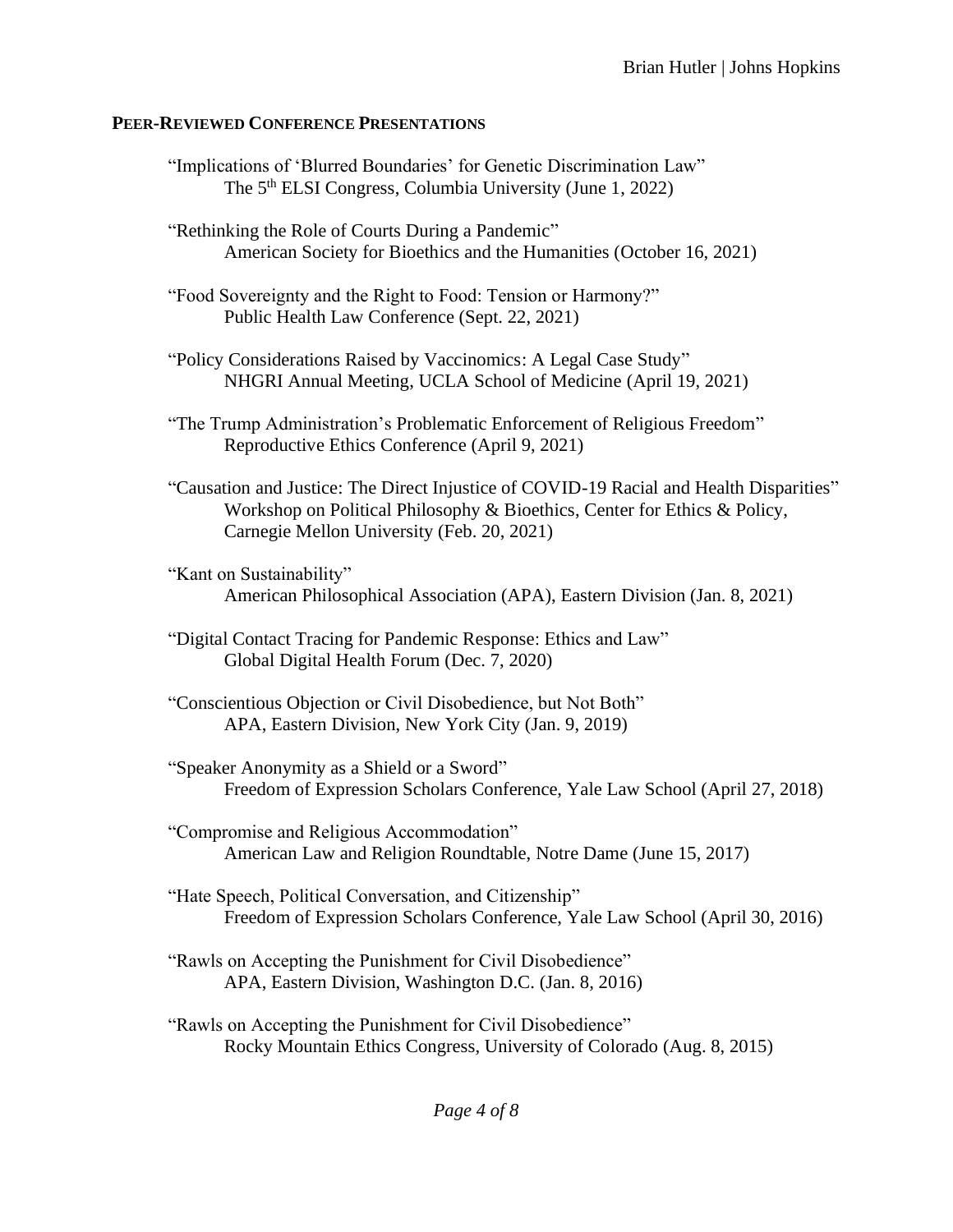#### **INVITED CONFERENCE PRESENTATIONS**

- "Two Conceptions of Anti-Establishment: When Should Courts Enforce Religious Arbitration Agreements?"
	- Center for the Study of Law and Religion, Emory University (March 3, 2022)
- "Public Health Deference after Covid: What's left of *Jacobson v. Massachusetts*?" Mid-Atlantic Fellows Conference, hosted by the National Institutes of Health, Dept. of Bioethics (May 5, 2021)
- "Digital Contact Tracing & Vaccine Passport Technologies: Law and Policy" Health Policy Analysis Working Group, hosted by the Johns Hopkins University Bloomberg School of Public Health (April 16, 2021)
- "Digital Contact Tracing for Pandemic Response: Ethics and Law" Privacy + Security Forum (Oct. 23, 2020)
- "Religious Anti-discrimination and the Voluntariness Principle" American Law and Religion Roundtable, hosted by the Pepperdine University School of Law (June 25, 2020)
- "The Ethics of Social Distancing and Reopening" Johns Hopkins School of Medicine, Infectious Diseases COVID-19 Grand Rounds (May 19, 2020)
- "The Trump Administration's Enforcement of Religious Freedom in Health Care" Berman Institute, Johns Hopkins University (Nov. 22, 2019)
- "Conscientious Objection or Civil Disobedience, but Not Both" Center for Human Values, Princeton University (May 8, 2018)
- Comments on Ryan Doerfler "Arguing with Friends" Bechtel Conference, University of Pennsylvania (May 22, 2017)
- "On the Distinction between Conscientious Objection and Civil Disobedience" Ethics Breakfast, University of Pennsylvania (April 12, 2017)
- "Religious Arbitration and the Establishment Clause" Zicklin Center for Normative Business Ethics, the Wharton School, University of Pennsylvania (March 17, 2017)
- Comments on Gabriel Mendlow "Punishing Pure Thought" American Philosophical Association, Central Division, Kansas City, Mo. (March 2, 2017)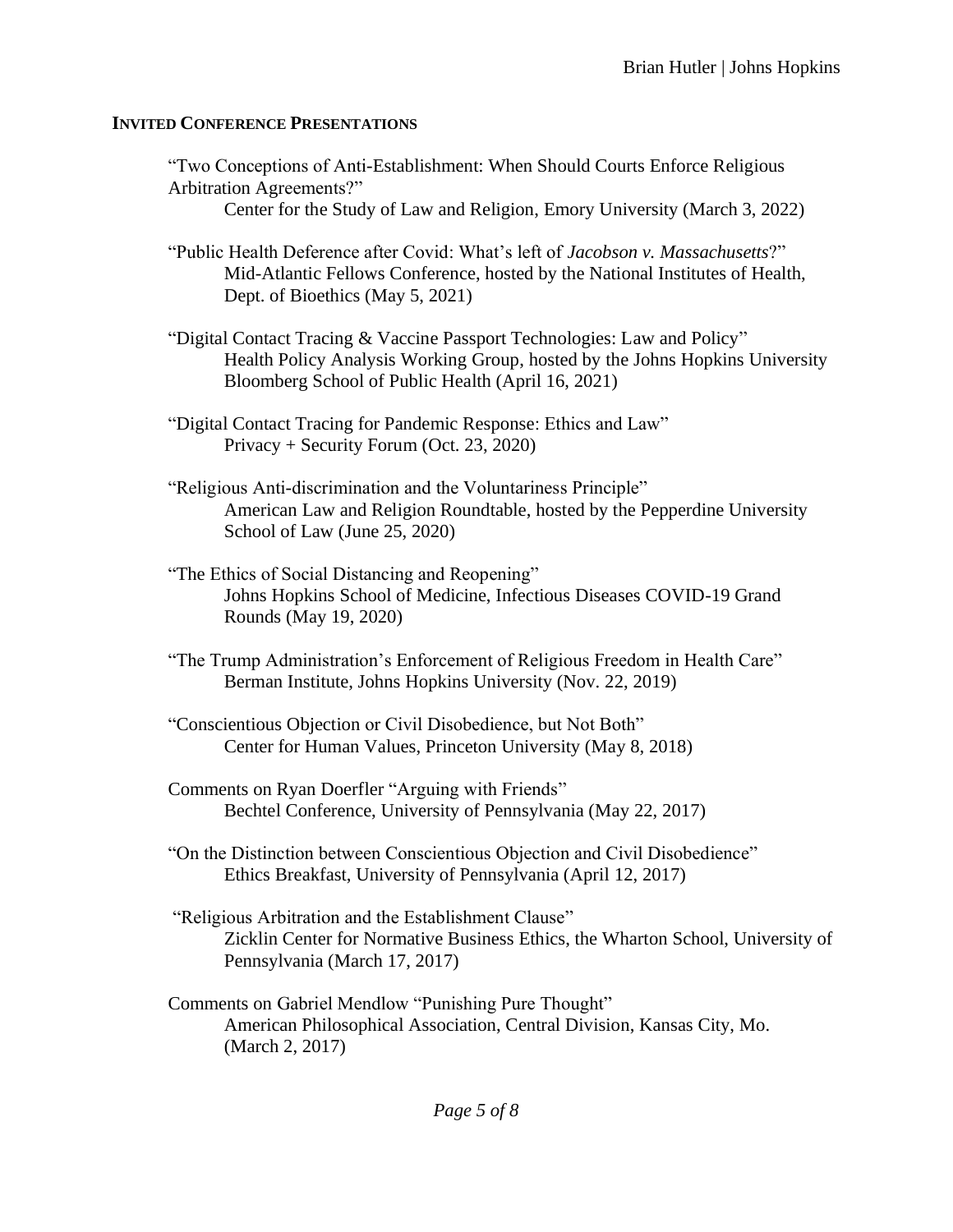#### **ACADEMIC POSITIONS, FELLOWSHIPS, AND AWARDS**

- Hecht-Levi Postdoctoral Research Fellow, Berman Institute of Bioethics, Johns Hopkins University (2019-2022)
- Lecturer, Fox School of Business, Temple University, Department of Legal Studies (2019)
- Lecturer, University of Pennsylvania, Department of Philosophy (2018)
- Lecturer, The Wharton School, University of Pennsylvania, Department of Legal Studies and Business Ethics (2018)
- Predoctoral Fellowship UCLA School of Law (2016-2018)
- Dissertation Year Fellowship UCLA Graduate School (2016-2017)
- University Teaching Fellowship UCLA (2014)
- Pauley Graduate Student Fellowship UCLA (2008-2009)
- Salomonowitz Memorial Prize for Outstanding Scholarship in Philosophy New York University Department of Philosophy (2006)

## **COMMITTEE SERVICE AND MEMBERSHIPS**

Member of Inclusion, Diversity, Anti-Racism, and Equity (IDARE) Committee Berman Institute of Bioethics, Johns Hopkins University (since 2020)

Member of Clinical Ethics Committee Jefferson University Hospital (2019-2021)

Member of California Bar Association (since 2017)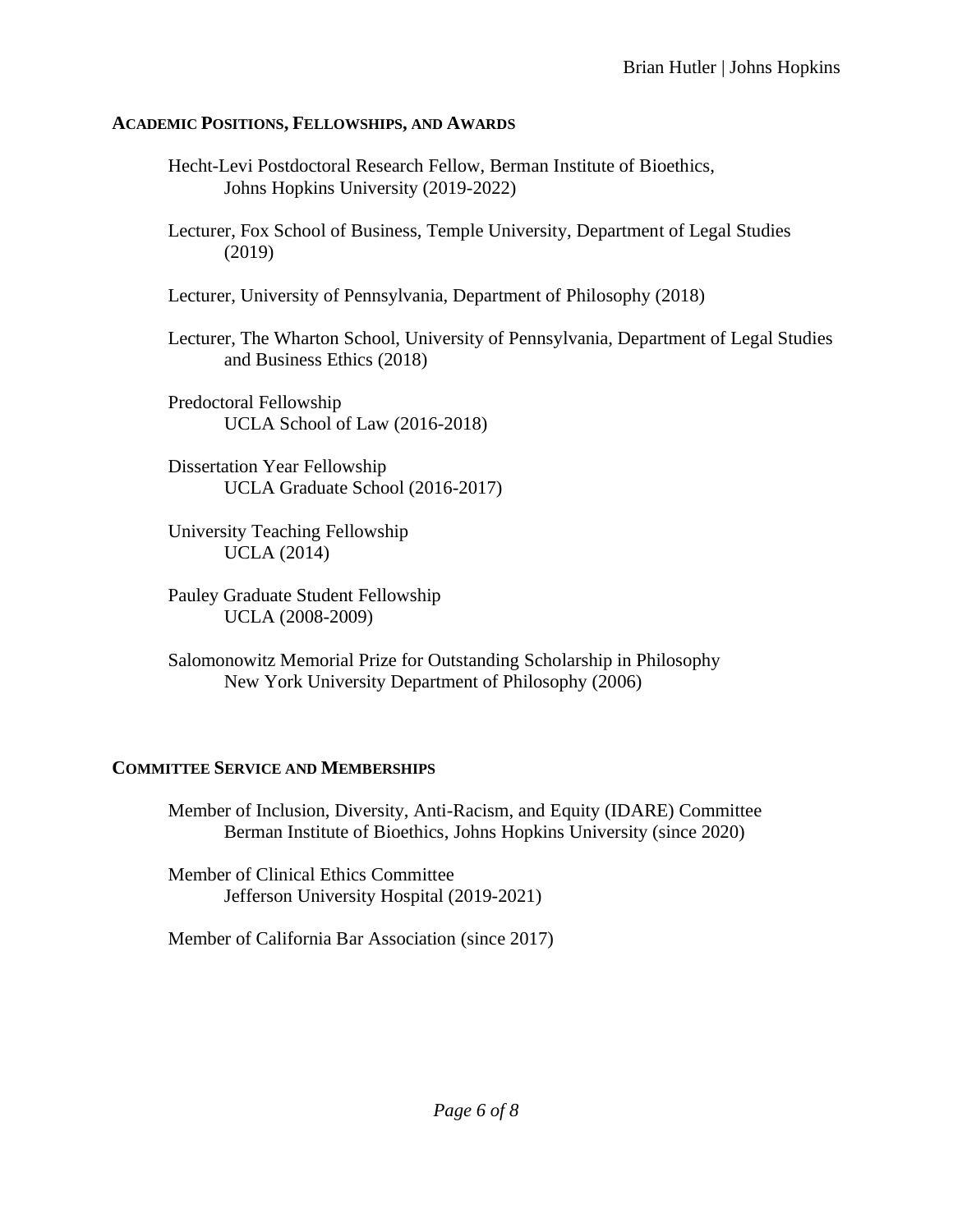# **COURSES TAUGHT**

"Bioethics and the Law" (with Anna C. Mastroianni) Berman Institute of Bioethics and the Bloomberg School of Public Health, Johns Hopkins University (Spring 2021) "Intellectual Property: Theory and Practice" Fox School of Business, Temple University (Spring 2019) "Philosophy of Law" Department of Philosophy, University of Pennsylvania (Fall 2018) "Law and Social Values" The Wharton School, University of Pennsylvania (Spring 2018) "The Arc of History and the Idea of Progress" Department of Philosophy, UCLA, (Summer 2017) "Philosophy of Law" Department of Philosophy, UCLA (Summer 2015) "Introduction to Political Philosophy" Department of Philosophy, UCLA (Summer 2014)

"International Law and the Legitimacy of Global Governance" Collegium of University Teaching Fellows, UCLA (Spring 2014)

"Theories of Punishment" Department of Philosophy, UCLA (Summer 2012)